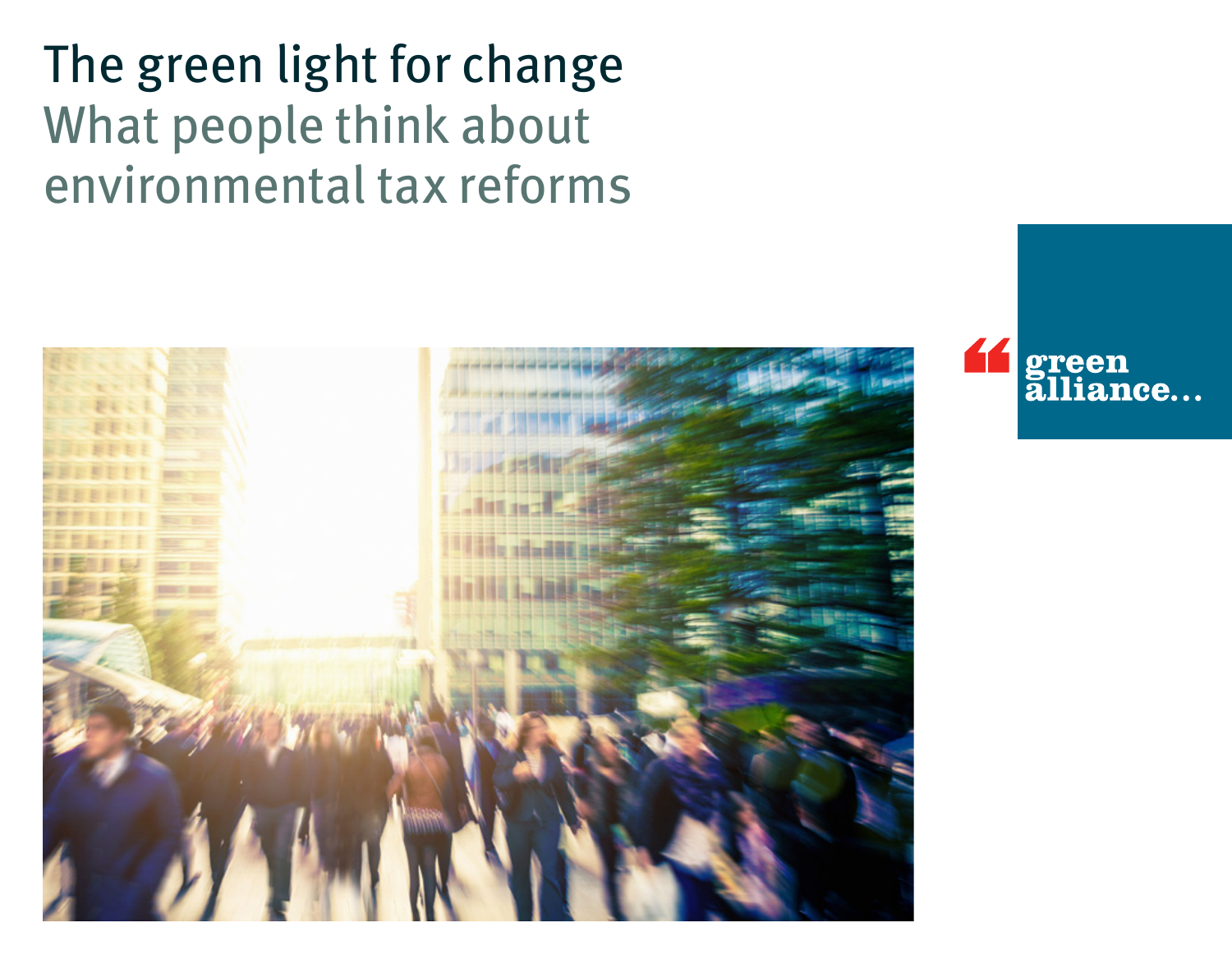# Summary

The UK tax system is not fit for the challenges of the 21st century, including the environmental emergencies we face. Transforming tax will be essential to fairly and efficiently achieve a net zero, sustainable economy.

As part of our TransformTax project, we are working with the research agency BritainThinks to understand the public's view of using the tax system to encourage more sustainable choices. In March 2021, BritainThinks surveyed a representative sample of 2,076 members of the UK public.<sup>1</sup>

The results are unequivocal. Sustainability is a primary concern, and the public believes those who cause the most environmental damage – whether businesses or individuals – should be held to financial account. There is strong support for the principle of green taxes,

including those that change the cost of different behaviours and of consumption.

The findings show:

People want government to do, and spend, more on environmental action People expect meaningful action and more funding for it from government, with a strong majority – 80 per cent – believing the government should be responsible for dealing with environmental issues, and 62 per cent wanting higher government spending to address them.

#### People believe they can do more, too

People also believe responsibility extends to them: around two thirds think it is important to change their own lifestyle to tackle climate change and a similar proportion say they have already made some changes.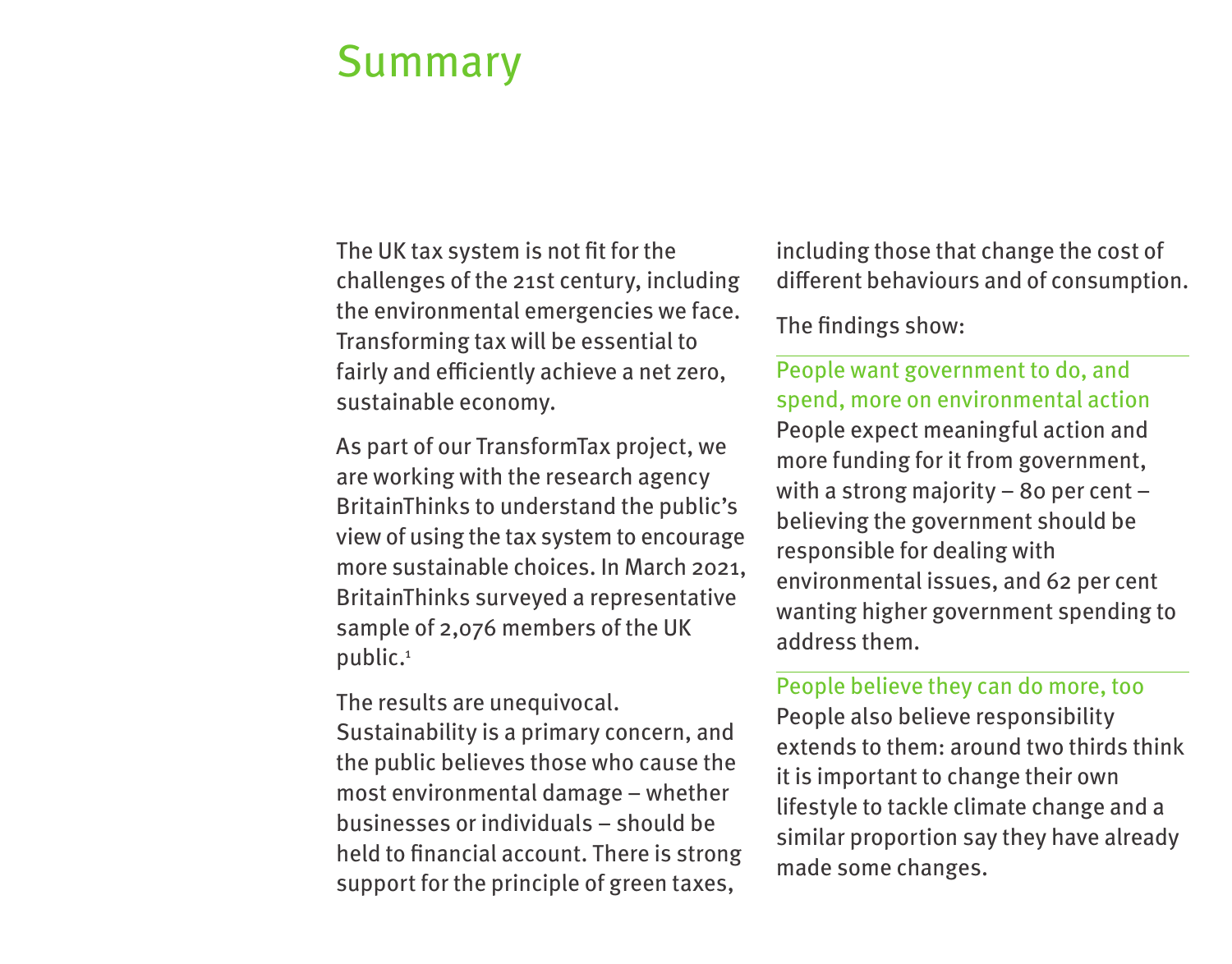## Greening the tax system is widely supported

Green taxes, which would help people and companies make more changes, are also strongly supported. Six in ten (59 per cent) people support using the tax system to make environmentally damaging behaviours more expensive with only one in ten (12 per cent) opposing the idea.

## Taxes related to carbon, unsustainable consumption and material use are also supported

A majority of people support carbon taxes on both producers and consumers, as well as greening the VAT system and implementing new material taxes. Although road pricing is less popular than other proposed measures, people are still more likely to support it than oppose it.

This gives the government a clear mandate to start to green the tax system. Time is of the essence to develop robust proposals that will deliver the change people want to see. It will be important for well designed reforms not only to have positive environmental impact and avoid unintended consequences, but also to be fair, acceptable and understandable to taxpayers.

It is crucial that taxes are used where they are the best option, rather than regulation or other measures, or where they can usefully build on other approaches. Tax is not the whole answer to any of the environmental challenges we face. But careful reforms are an important part of the broad set of policy measures that will shift the UK on to a much more sustainable path, and deliver the green recovery the prime minister has promised.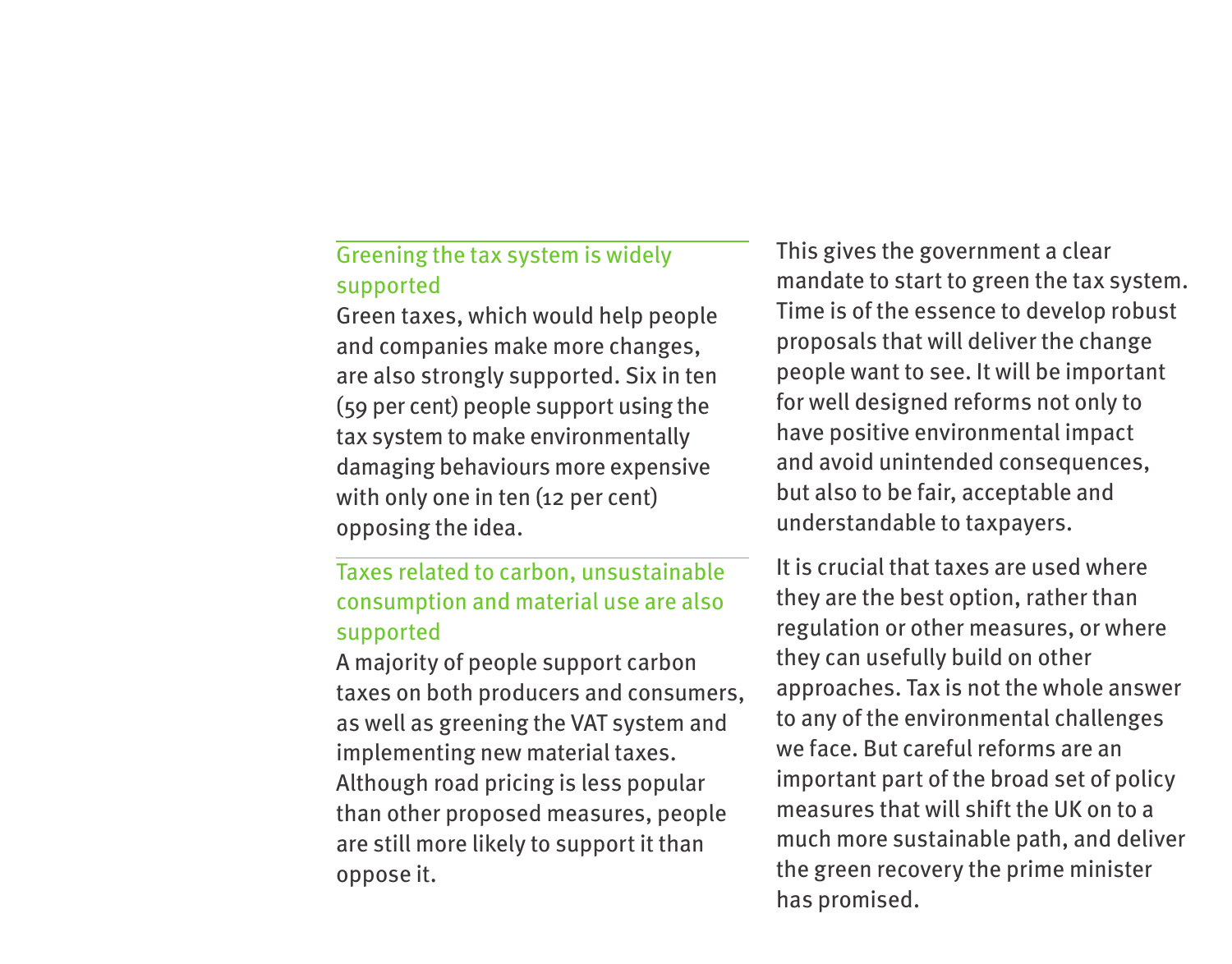# Introduction Tax and the environment in the UK

The tax system is one of the most powerful tools the government has to deliver on its policy ambitions, shape the economy and change the behaviour of people and businesses alike. When it comes to the environment, it is currently not being used to anything like its full potential.

UK taxes with a positive environmental impact account for only seven per cent of tax revenue, and those with an explicit environmental purpose (the Climate Change Levy, Carbon Price Support, Landfill Tax and Aggregates Levy) account for even less: only 0.5 per cent of total tax revenue.2,3 This falls well short of the potential demonstrated in some OECD countries.4

The National Audit Office (NAO) has also identified five large areas of tax relief that work against the government's environmental goals while costing the state nearly £17 billion in lost revenue each year.5 These include reduced VAT on domestic fuel and power, zero VAT on domestic passenger transport, including flights, and reduced or no fuel duty on diesel used in off-road vehicles and kerosene used as heating fuel.

As we have previously shown, and the NAO's evidence supports, there are particular problems with VAT, the UK's tax on consumption, that urgently need to be addressed. Currently, VAT discourages activities that would lead to more secure jobs and a greener, healthier society, while it encourages those that damage our environment, make us unhealthy and suppress job creation.6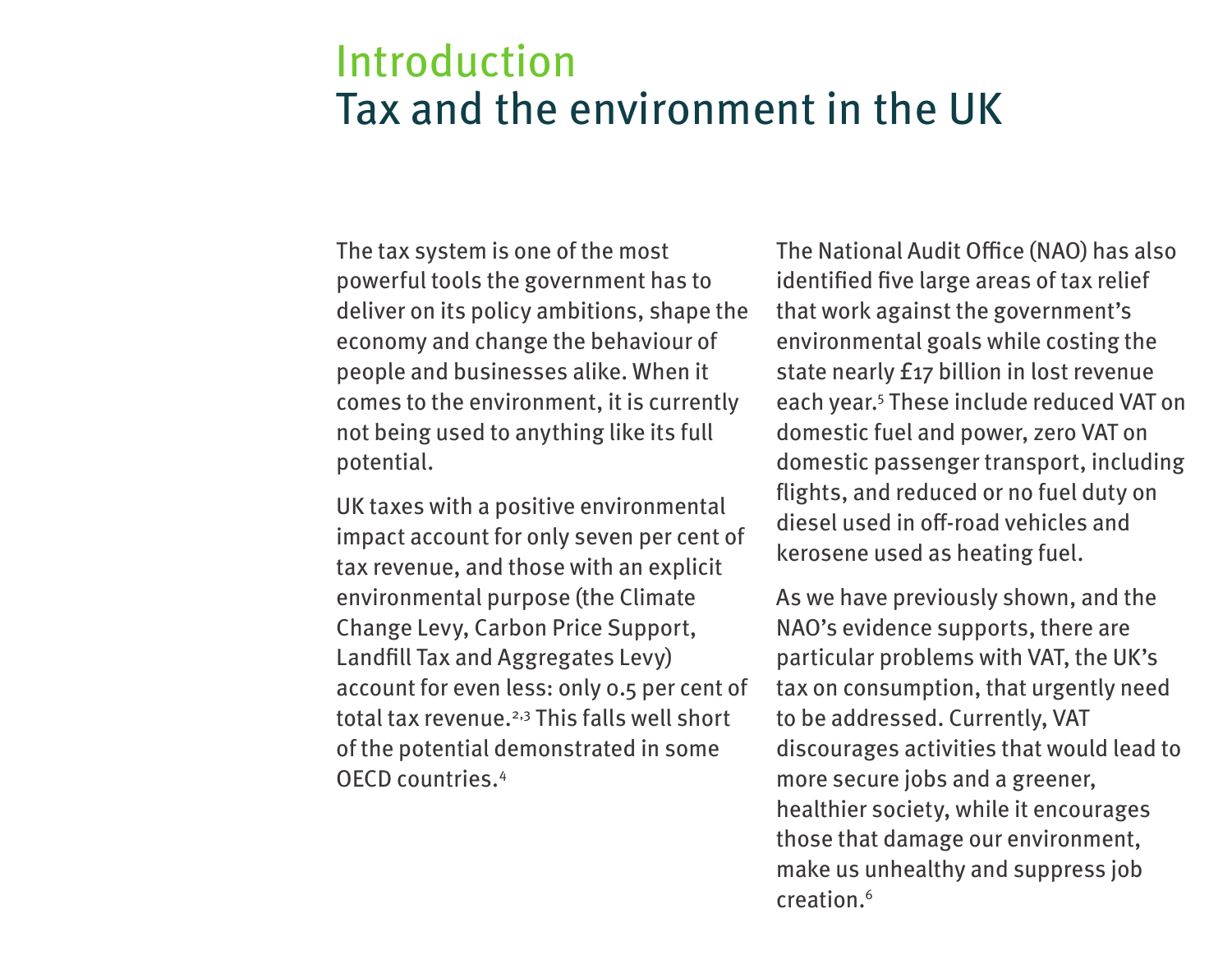The Treasury has, so far, been reluctant to put its weight behind the government's stated aims to create a net zero, sustainable economy, with little action on either taxation or spending for the transition. However, the Net Zero Review it has commissioned, due out later in 2021, is a perfect opportunity to initiate a transformation of the tax system. In fact, the stated aims of the review suggest it will do this, at least when it comes to climate change, pledging analysis of how households, businesses and the taxpayer should all contribute to the transition required.7

In this report, we present the results of a survey of 2,076 members of the public, conducted by BritainThinks in March 2021. It shows the government has a very clear public mandate to green the tax system. This does not mean all changes will automatically be acceptable. Careful design of tax policy will be necessary to ensure public support and lasting benefit to the environment.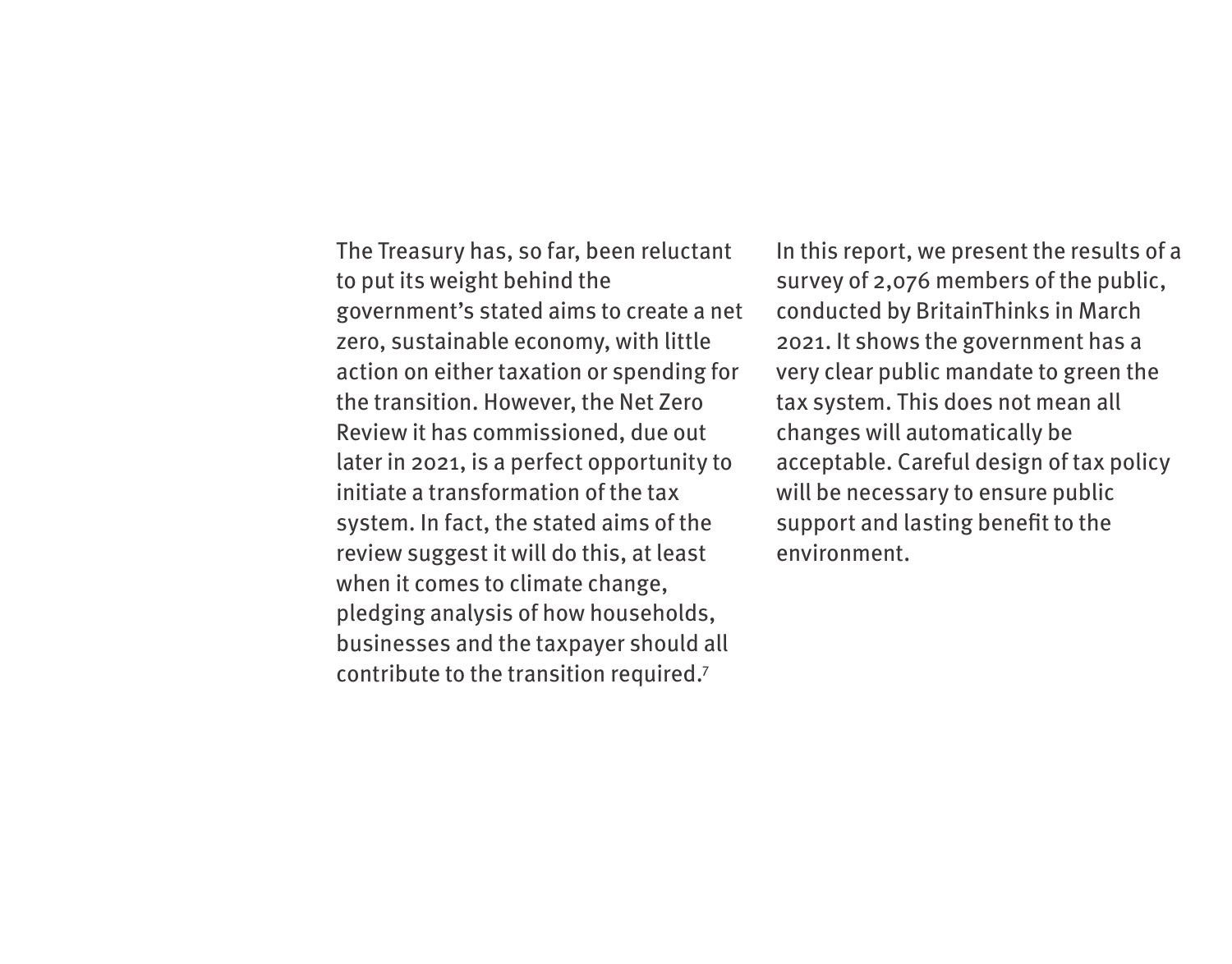# The environment is a primary concern

Despite the many challenges facing the UK, people are extremely concerned about the environment and climate change, ahead of crime, poverty, immigration and education. Asked to identify three priorities from a list of 11 options, the public ranked the environment and climate change a close third, at 32 per cent, behind the economy and employment (38 per cent), with healthcare, unsurprisingly, in top place at 51 per cent.

The survey also revealed that, in every part of the UK, it was one of the top four concerns, and it was chosen equally by men and women (33 and 32 per cent, respectively).<sup>8</sup> It was notable, though, that it was a slightly higher priority for both younger and older groups, with 35 per cent of 18-34 year olds and 37 per cent of those over 65 choosing it.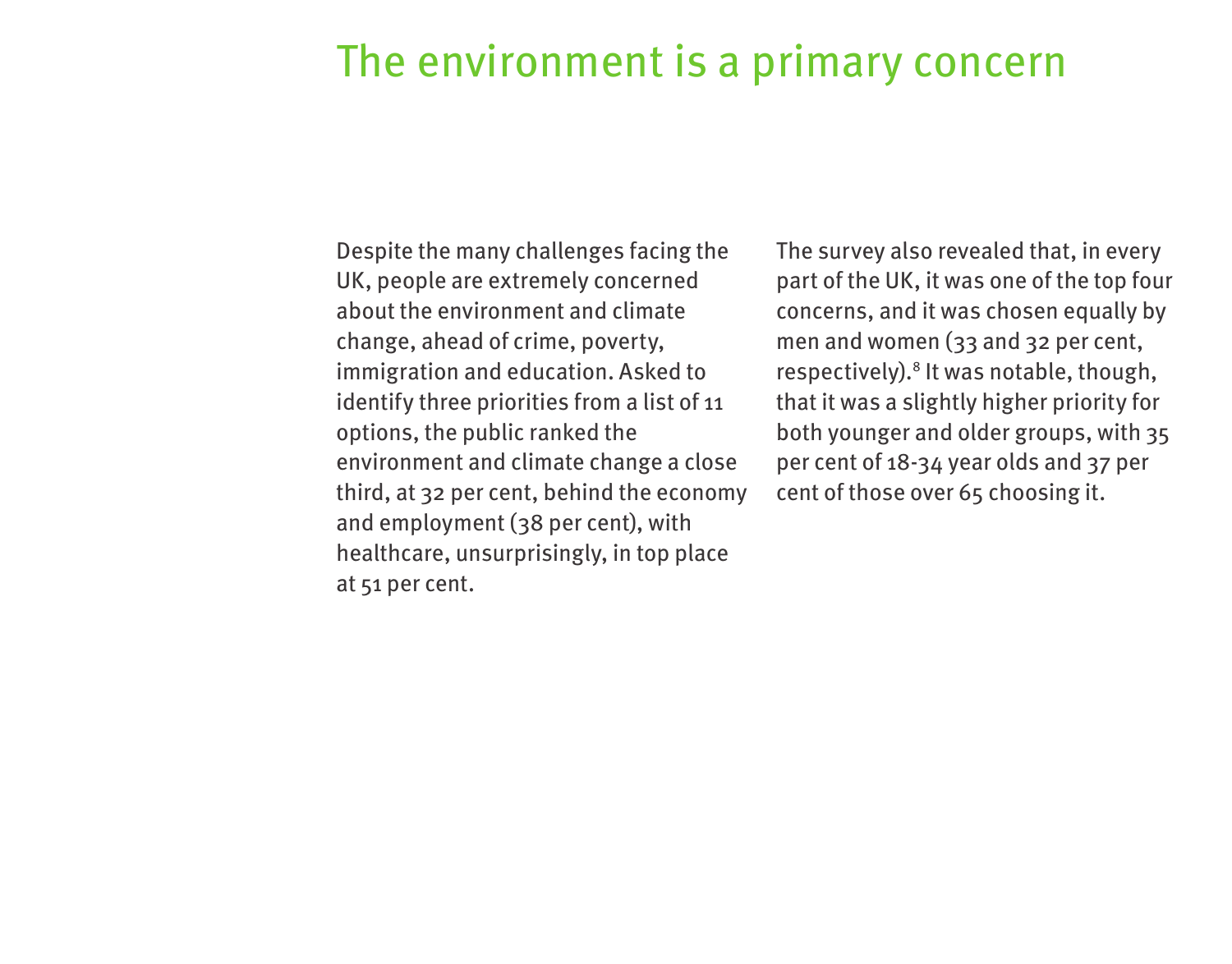## Q: Excluding Covid-19, which of the below issues are most important to you?

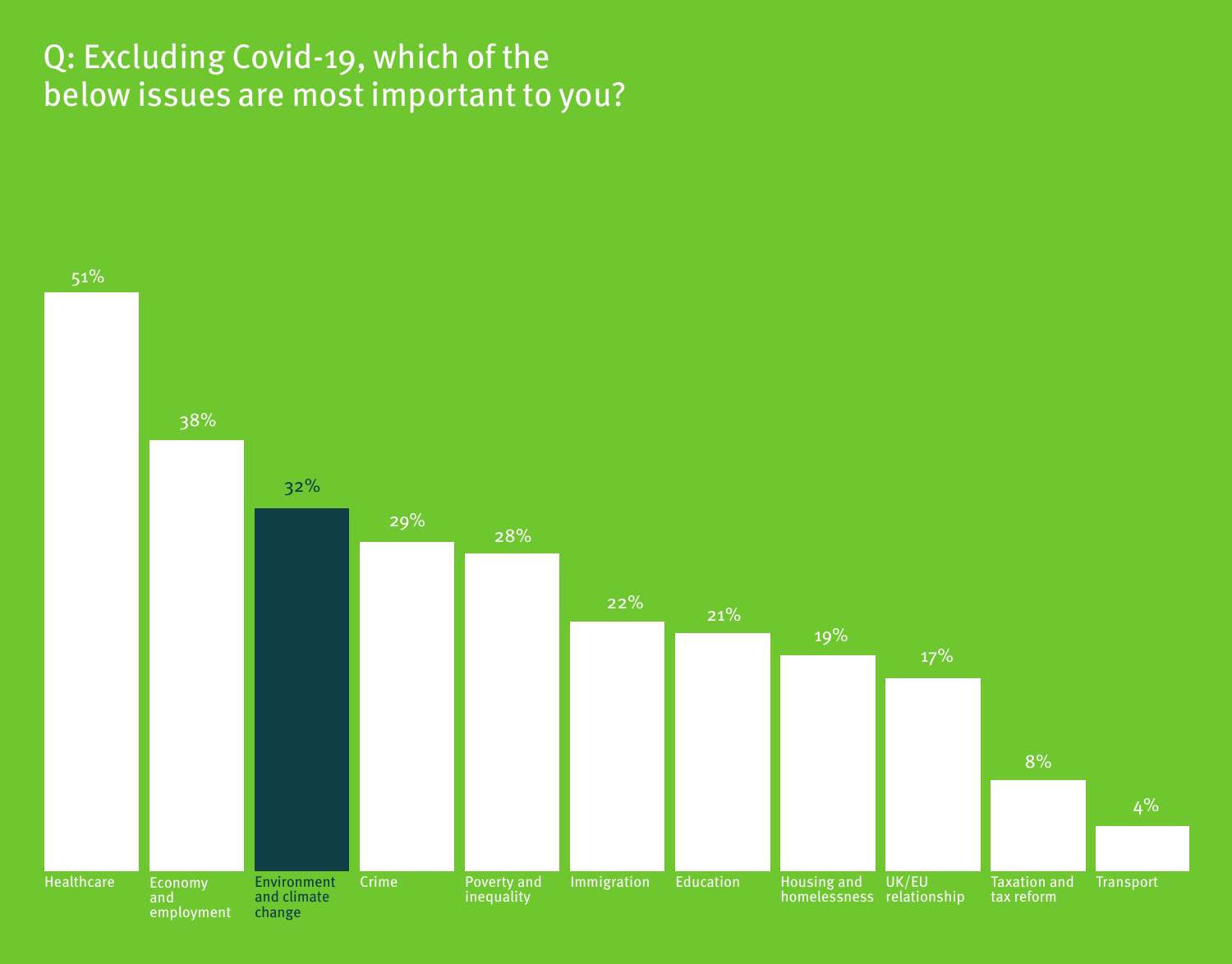# People expect meaningful government action and funding

A strong majority (80 per cent) of people believe the government should be responsible for dealing with environmental issues and 62 per cent want to see more spending to tackle them. Only 17 per cent think that spending should go down.

It should be noted, though, that our survey showed that estimations of the government's ability to deal with climate change are low: only a third are confident about the government's ability to deal with climate change, compared to over half (52 per cent) who are not confident. This could stem from a general cynicism about the government's ability to tackle major societal problems, but also from inconsistent approaches taken by the government on the environment. This includes the diesel scandal, frequent policy changes and high profile negative

stories, such as the repeated failure to improve the sustainability of the nation's homes.

On the one hand, this could present a barrier to the implementation of green taxes and many other types of environmental policy, unless public confidence is improved by the government matching its stated ambitions with clear and consistent action.

On the other hand, unlike targets and promises of future changes, tax reform can quickly and directly affect behaviours with an impact on the environment, and so an ambitious and consistent approach to greening tax will enable the government to immediately improve its environmental credentials.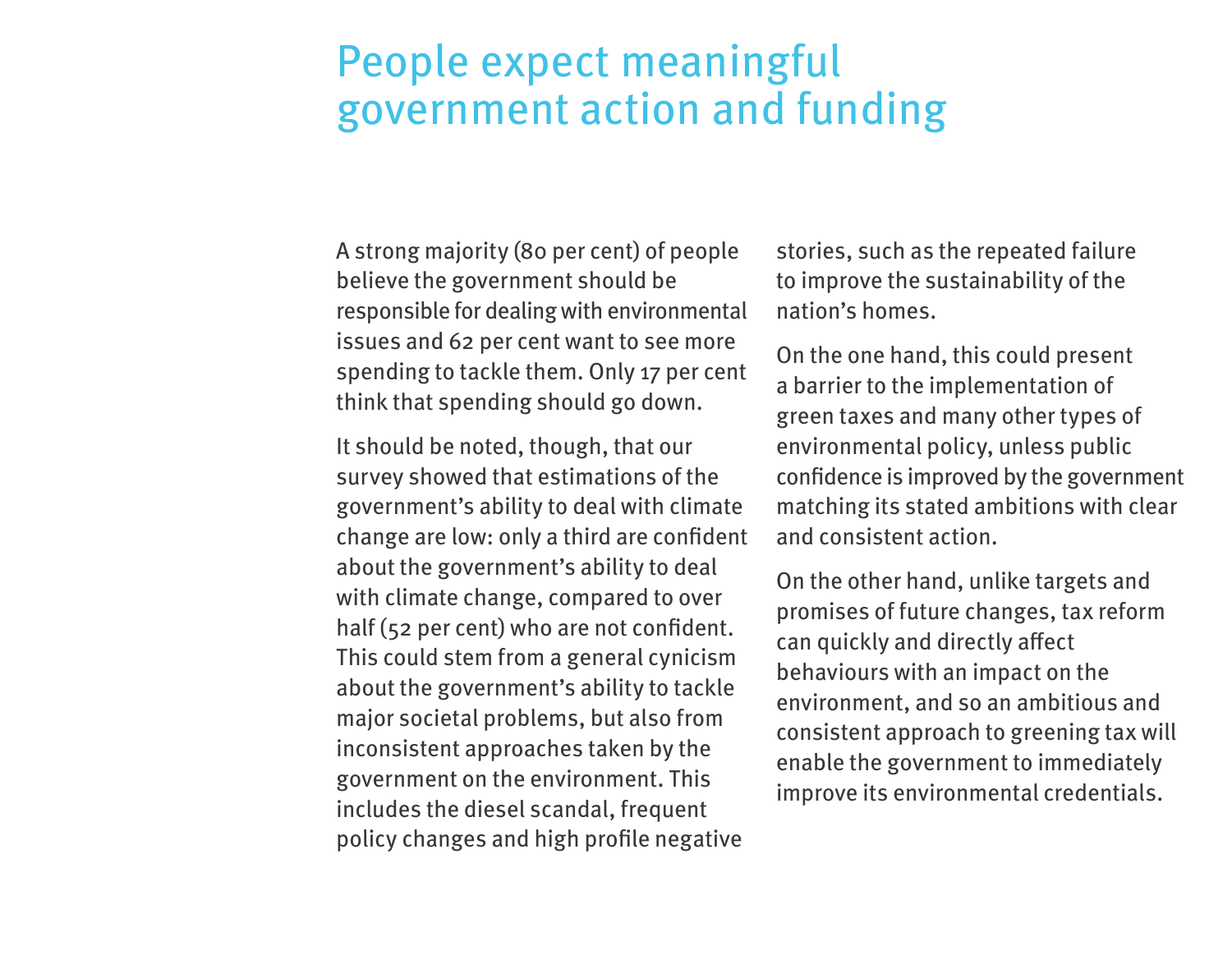When presented with the following pairs of statements, most people said...

...the government should be responsible for improving the environment



...the government should increase spending

on environmental issues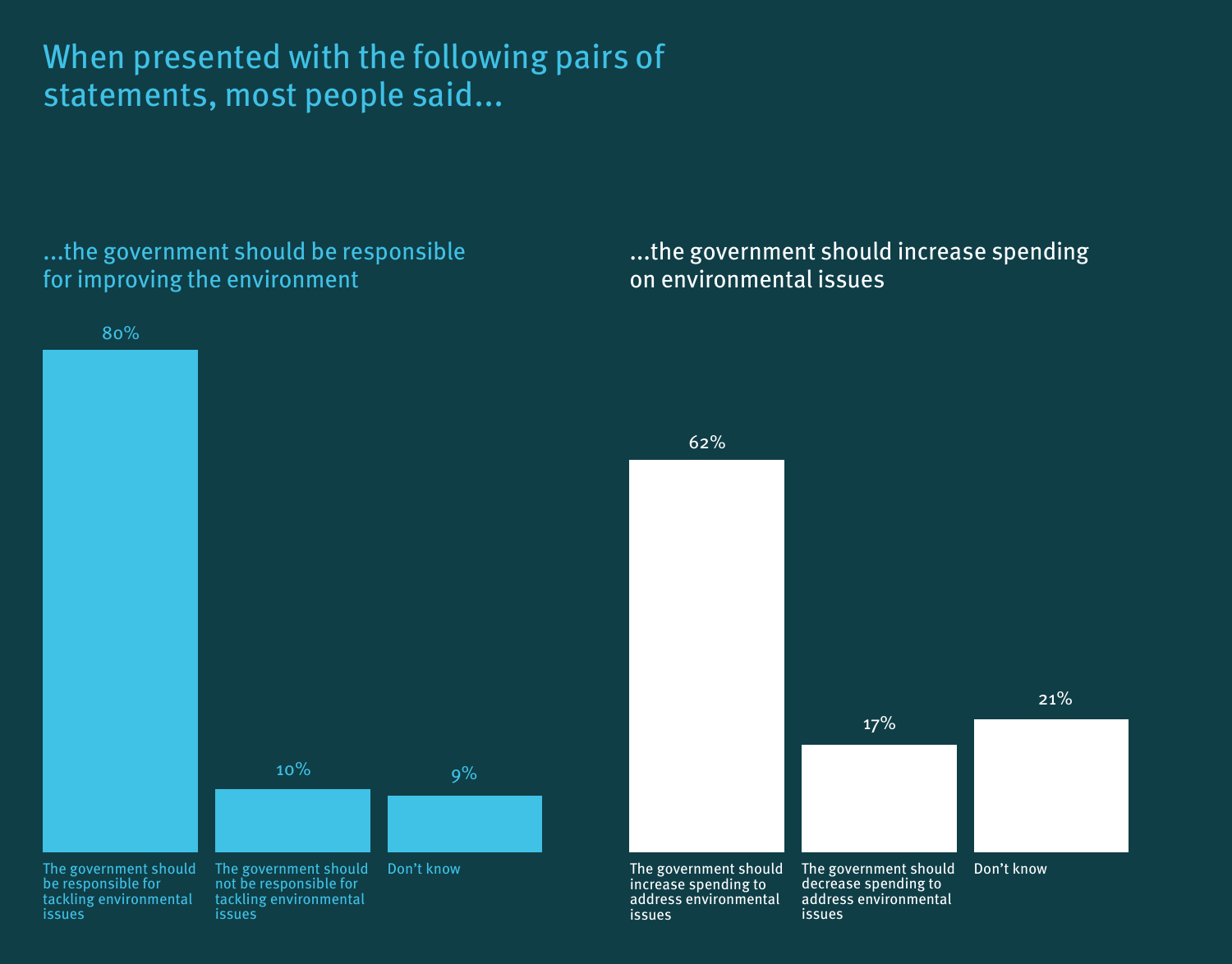# People feel personally responsible

People believe that they, as well as government, should be responsible for tackling the climate crisis, with 63 per cent indicating that they should change their own lifestyles and 64 per cent saying that they have already made changes. Reducing energy use and buying fewer new products or more sustainable products were the most common changes people claimed to have made. Alterations to travel and diet were less common but still significant, especially among younger groups: 44 per cent of people between 18 and 24 say they have changed how they travel, while 41 per cent of people aged 25-34 say they have changed their diet.

Barriers to action include cost and a lack of information, with 32 per cent saying they cannot afford to change their behaviour, while 23 per cent say they still do not know what they need to do to tackle climate change.

Even those who know how they need to change their behaviour would benefit from taxes designed to make damaging activities more expensive and sustainable activities more attractive. In this way, well designed and explained reforms could help shift norms across society and address both the cost and information barriers.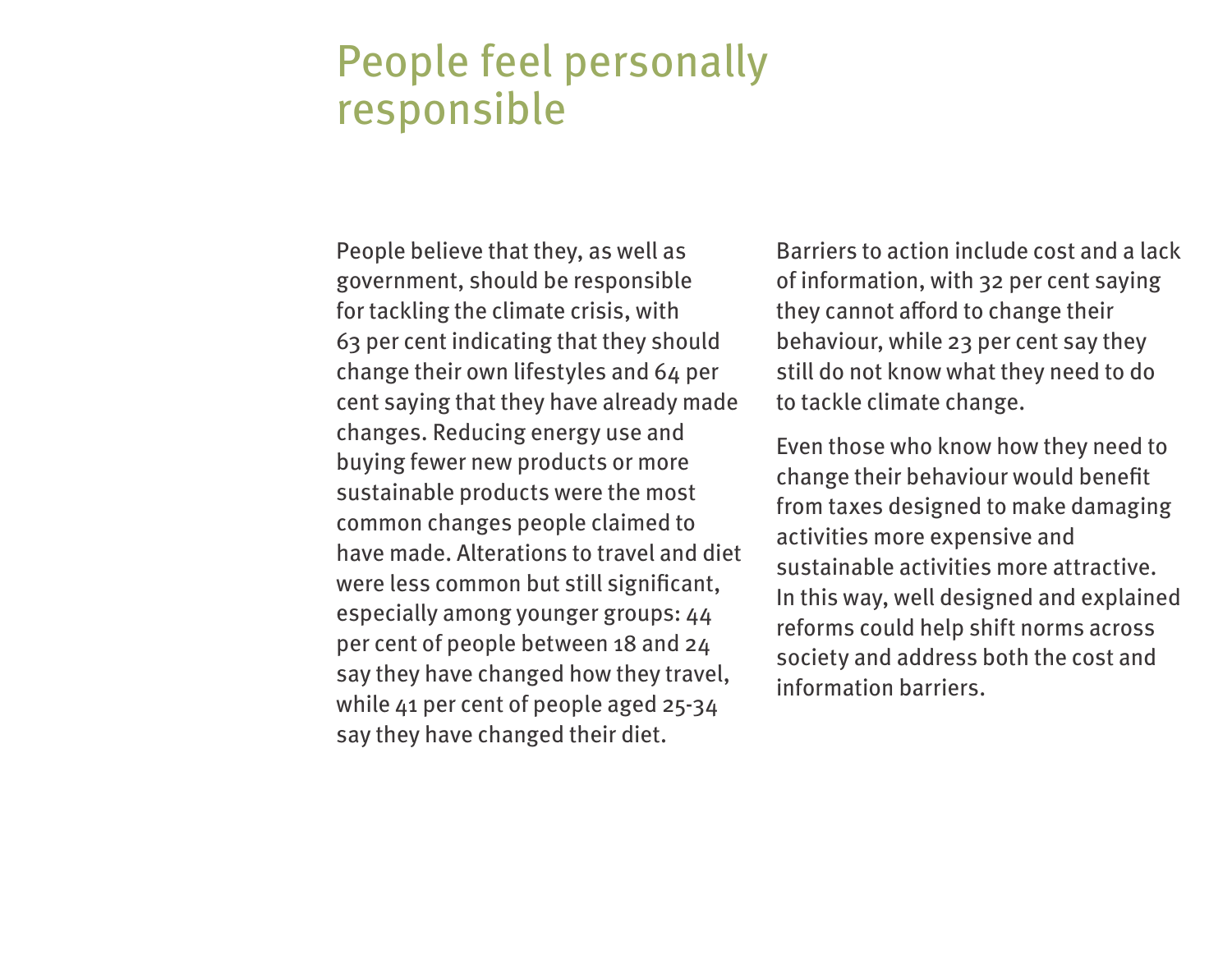When presented with the following statements, most people said...

...they need to change their lifestyles to address climate change

tackle climate change



to tackle climate change as others are unlikely to make changes

## ...and they have started to make some changes to their lifestyle

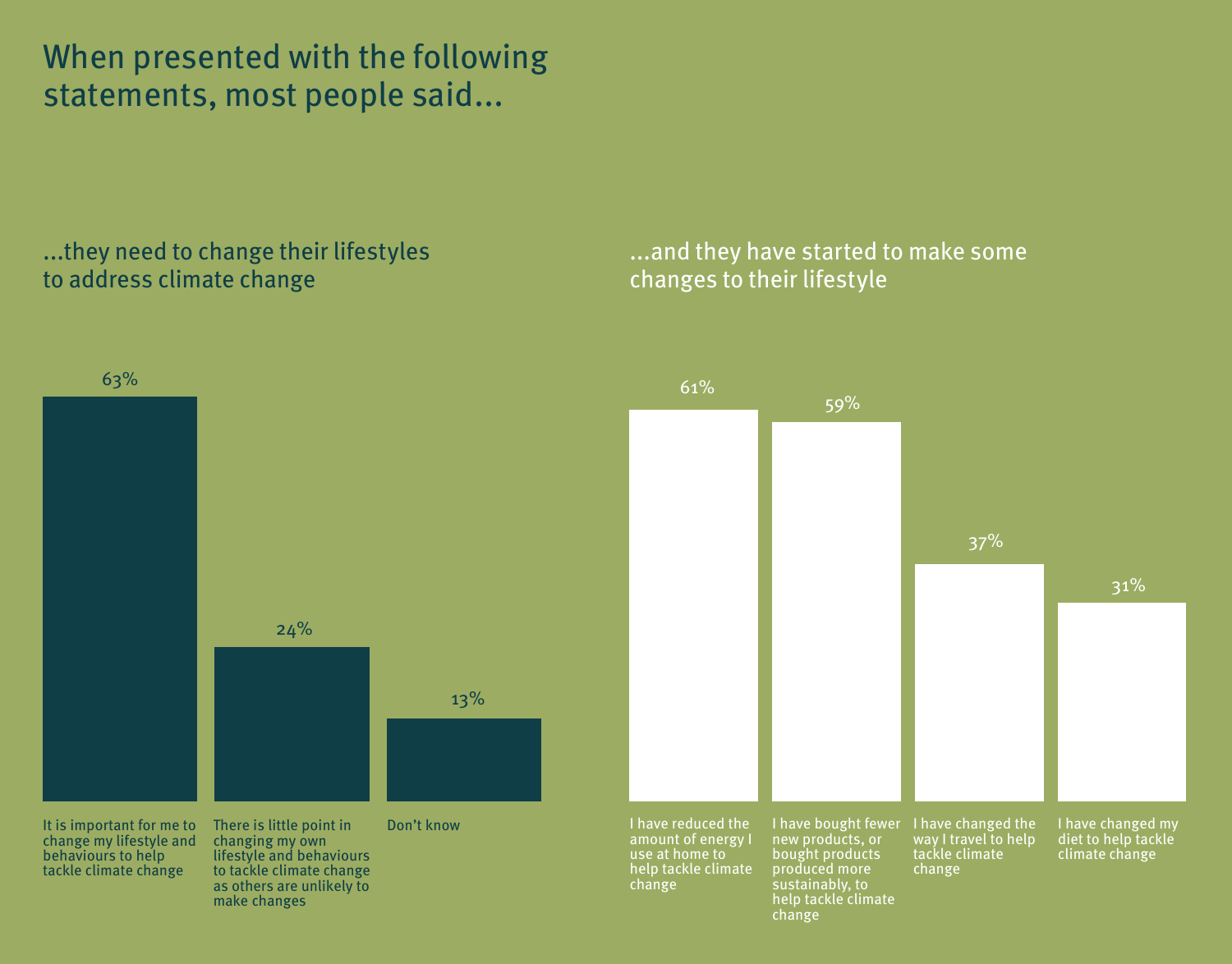## People believe the tax system should drive sustainability

The tax system is very underused in the effort to address climate change and reverse nature's decline. Over half of people recognise that the tax system, in general, is not fit for purpose (51 per cent) and 59 per cent support the use of tax to tackle these existential crises by making environmentally damaging behaviours more expensive. Even more (62 per cent) are in favour of using tax to make environmentally beneficial behaviours less expensive.9

Perhaps surprisingly, almost half those surveyed (47 per cent) said they were prepared to pay more in taxes to fund public services while only a third (34 per cent) were prepared for some cuts rather than higher taxes. Those over 65 were more likely to be willing to pay more taxes, with 55 per cent supporting the idea. And 59 per cent of those who selected climate change as one of their top three priorities were also willing to pay more tax.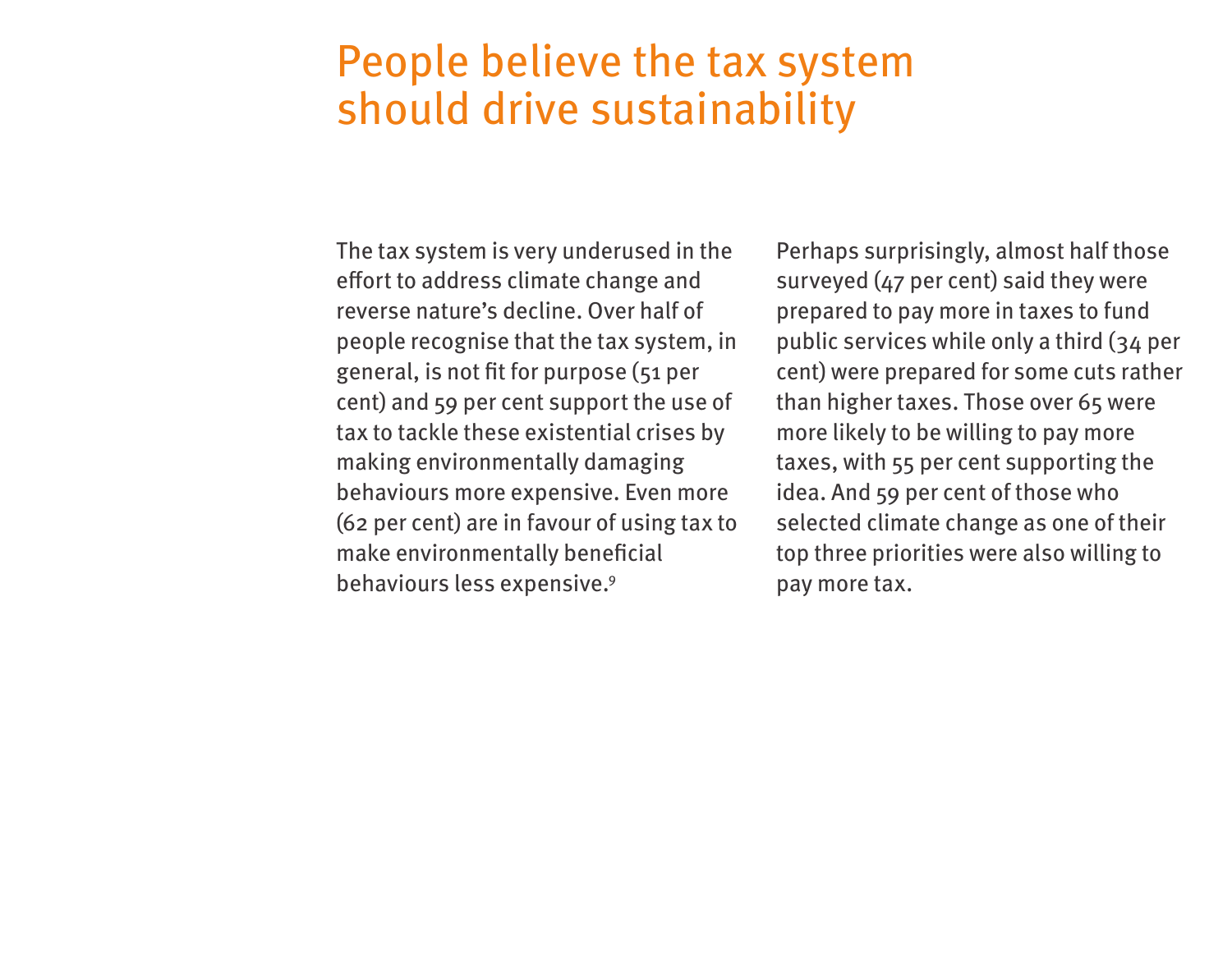When presented with the following pair of statements, most people said...

Q: To what extent do you support or oppose using the tax system to make environmentally damaging behaviours more expensive?



...the tax system does not work well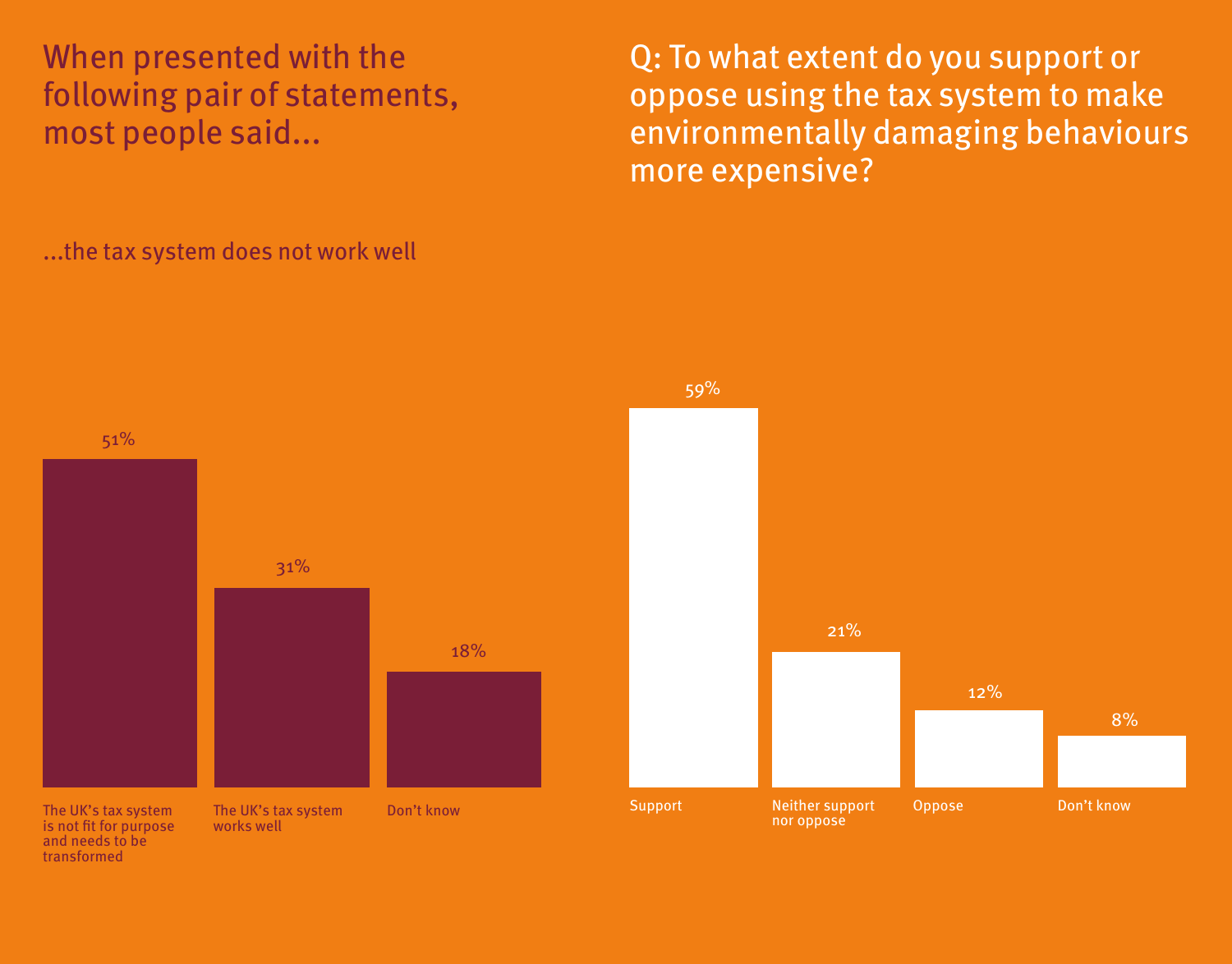# There is widespread support for specific types of green taxes

In addition to understanding general attitudes towards taxes and sustainability, we asked about particular types of green taxes the government might adopt. These were explained to those surveyed as follows:<sup>10</sup>

**Carbon tax on producers:** This puts a price on carbon emissions and is already paid by some producers but could be extended. The price is set by the government in line with its environmental targets. The tax would be collected at the point of emission (ie making production more expensive for firms. Businesses may or may not pass these costs on to consumers).

**Carbon tax on consumers:** This would be a new tax to ensure the environmental cost of a product is reflected in the price consumers pay. The tax would make goods that emit more carbon in

production more expensive and could make those that emit less carbon less expensive, encouraging more green purchases. It would be charged at the point of sale.

**Green VAT:** This is an adjustment to the current VAT system, which already influences consumer decisions and purchases. It would increase the prices of environmentally harmful products for manufacturers and consumers and decrease the price of environmentally beneficial products. For example, new house building incurs no VAT, but repairing and renovating existing houses is charged at the full rate (20 per cent). This could be reversed under a Green VAT approach.

**Material tax:** This puts an additional price on new materials such as steel or concrete and makes it more expensive to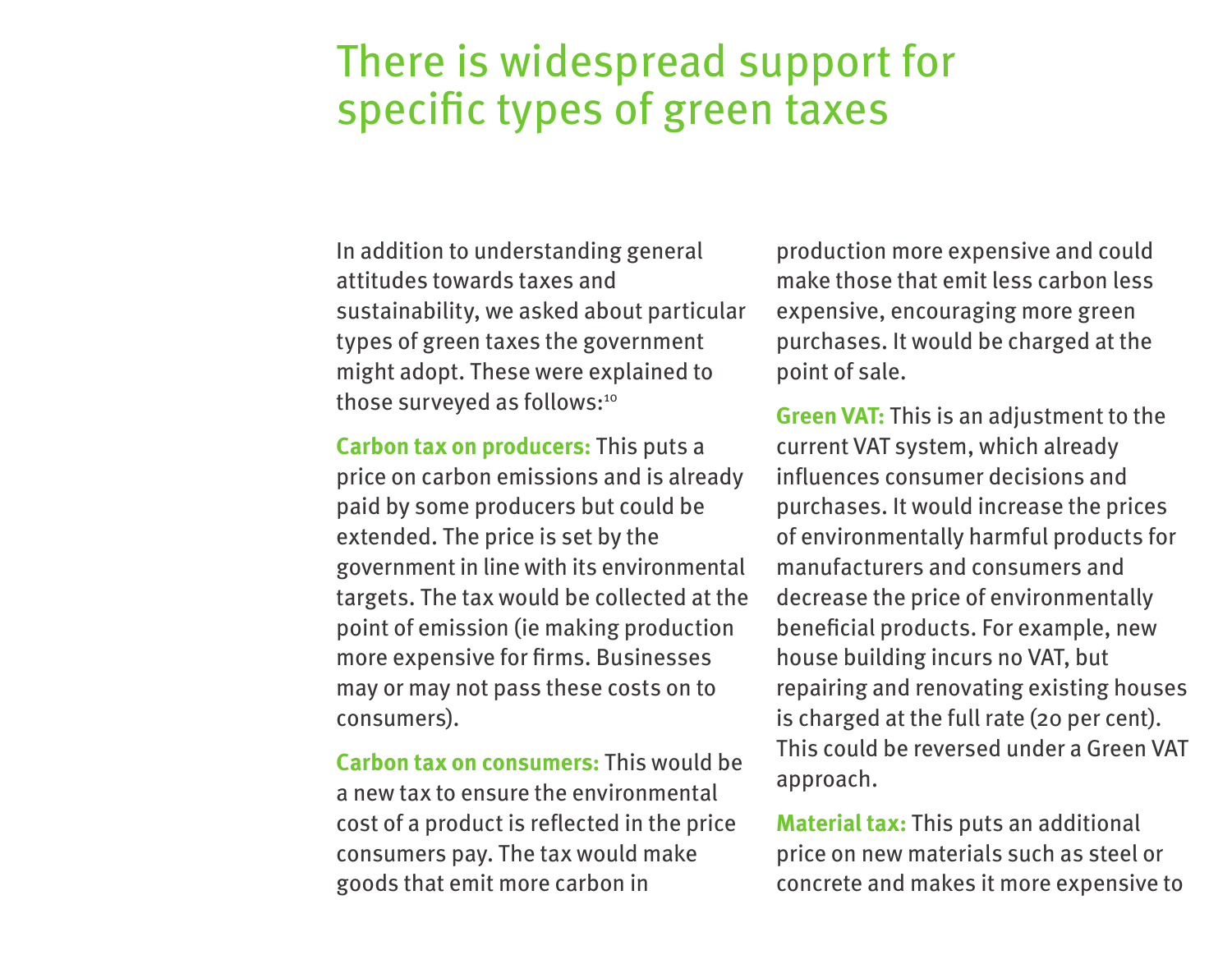## A majority of the public think most types of green taxes are a good idea

| Carbon tax on producers |           |         |     |                                                |     |       |             |  |
|-------------------------|-----------|---------|-----|------------------------------------------------|-----|-------|-------------|--|
| 18%                     |           | 39%     |     |                                                | 26% |       | 3%2%<br>11% |  |
| Carbon tax on consumers |           |         |     |                                                |     |       |             |  |
| 16%                     |           | 37%     |     |                                                | 25% |       | 4%<br>9%    |  |
| <b>Green VAT</b>        |           |         |     |                                                |     |       |             |  |
| 18%                     |           | 36%     |     |                                                | 26% |       | 12%<br>3%   |  |
| <b>Material tax</b>     |           |         |     |                                                |     |       |             |  |
| 16%                     |           | 35%     |     |                                                | 28% |       | 4%<br>9%    |  |
| Road pricing            |           |         |     |                                                |     |       |             |  |
| 10%                     | 27%       |         | 28% |                                                | 15% | $9\%$ | 11%         |  |
|                         |           |         |     |                                                |     |       |             |  |
| Very good idea          | Good idea | Neutral |     | Don't know<br><b>Bad idea</b><br>Very bad idea |     |       |             |  |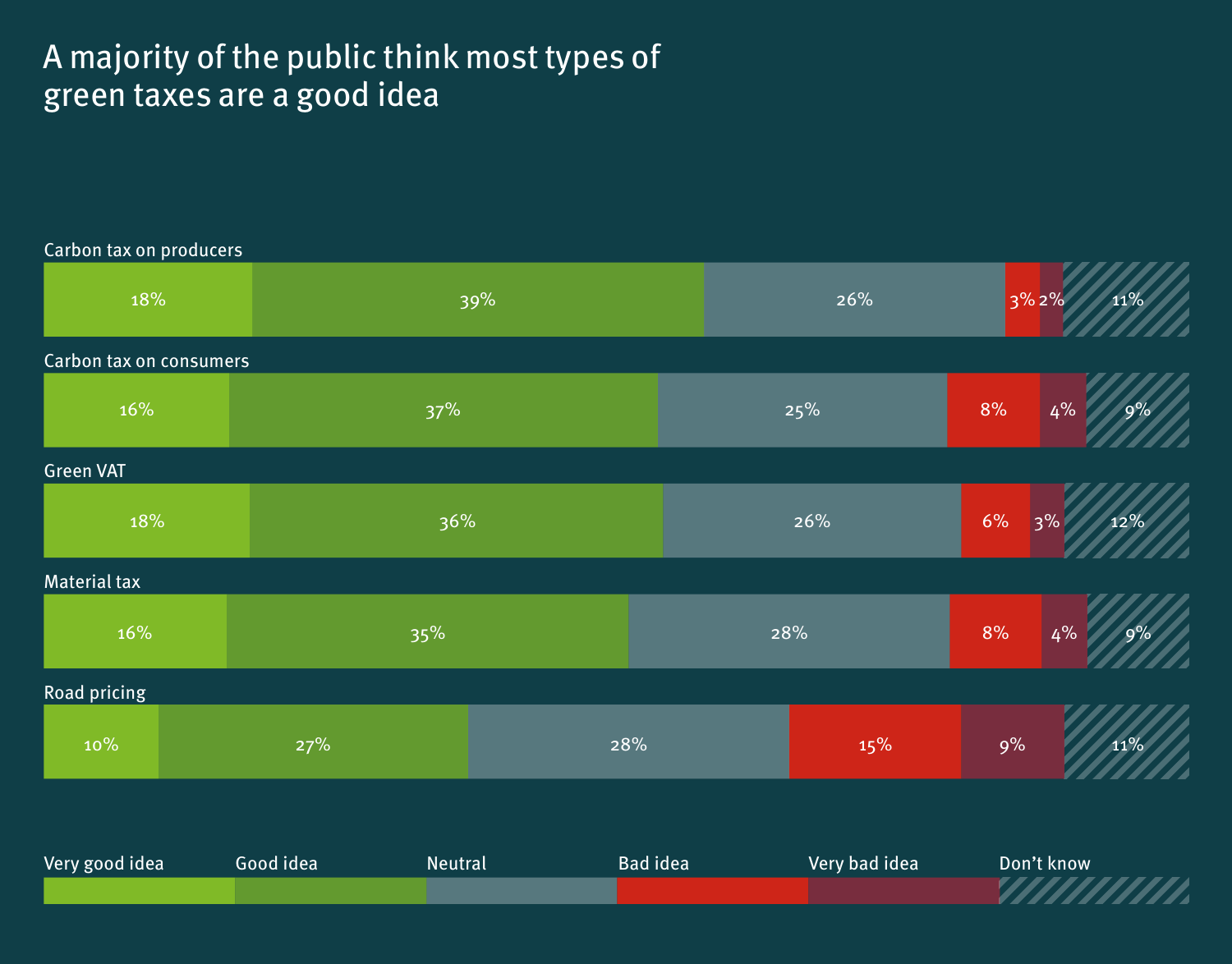extract and use them. It aims to reduce the need to extract more materials, encourage alternative or recycled materials, as well as reducing the amount of materials that go to landfill or incineration.

**Road pricing:** Currently, fuel and vehicle taxes are charged on petrol and diesel cars because of the carbon emissions they produce. As more people begin to drive electric vehicles, this tax revenue will decrease. A potential way to replace it could be road pricing, which would tax drivers when they enter areas of high congestion or based on the distance they drive. Road pricing would tax negative impacts from driving, aside from carbon, such as congestion, traffic noise and environmental impacts, like plastic particle pollution from tyre wear.

### Support is consistent

For most green tax policies, the majority of people thought that the more detailed policy proposals were a good idea. Even in the case of road pricing, there is greater support (37 per cent) than opposition (24 per cent). This remarkable consistency across the proposals could signal general support for the principle of green taxes, rather than the specifics of each policy.

Some changes, like greening VAT, are relatively straightforward and should quickly be implemented. Others, like road pricing or further carbon taxes, need more careful consideration in design and implementation. The government should be examining options to determine what will be most beneficial to the environment, economy and society, and then laying the groundwork for long term reform.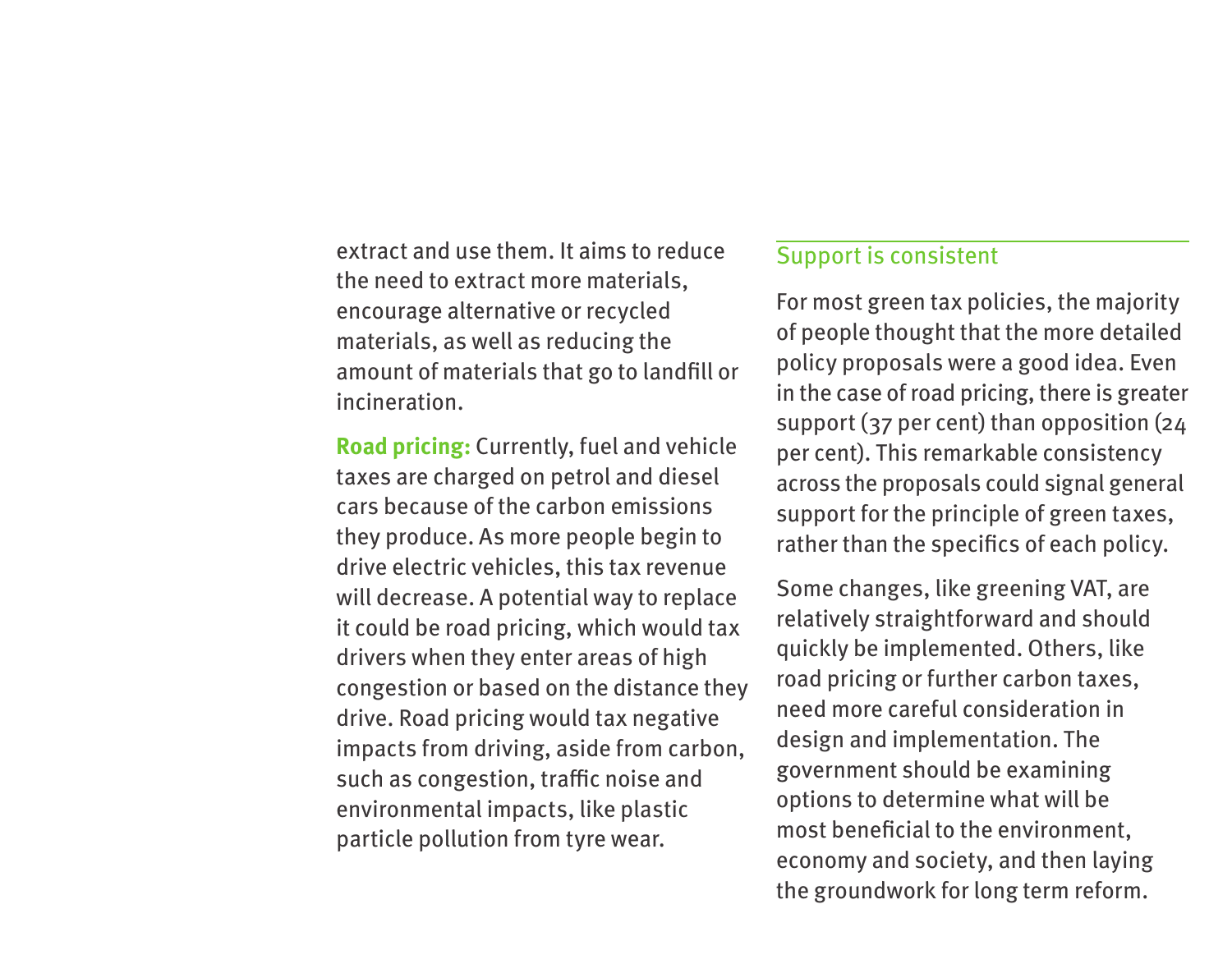# A mandate for ambitious transformation

These findings back up the recommendations of the recent UK Climate Assembly, where 83 per cent of its members supported green taxes on producers, products and services.<sup>11</sup> It adds to the growing weight of evidence that the government has a mandate to change the tax system. Taxes should be used to drive behaviour that will create an economy fit for the future, producing as little carbon as possible and using resources efficiently to protect the environment.

Our survey shows there is also support for a broad range of environmental issues to be addressed by taxation, with two thirds saying green taxes should cover additional environmental impacts, as well as carbon. In addition to support for green taxes, the idea that the 'polluter pays' is supported (including when it is individuals who cause

pollution), with 75 per cent supporting it, compared to just 12 per cent who think the costs of pollution should be evenly shared. This principle could be embedded effectively through tax changes, which makes it all the more worrying that the government will be exempting the Treasury from its environmental principles, including the polluter pays principle, being developed to guide government decisions.<sup>12</sup>

## Careful design is needed, as support is not guaranteed

It should be noted that support for green taxes is not unconditional. The proportion of people that said specific reforms were 'very good' ideas was much smaller than those that said the ideas were 'good', with more than a quarter staying neutral on all options.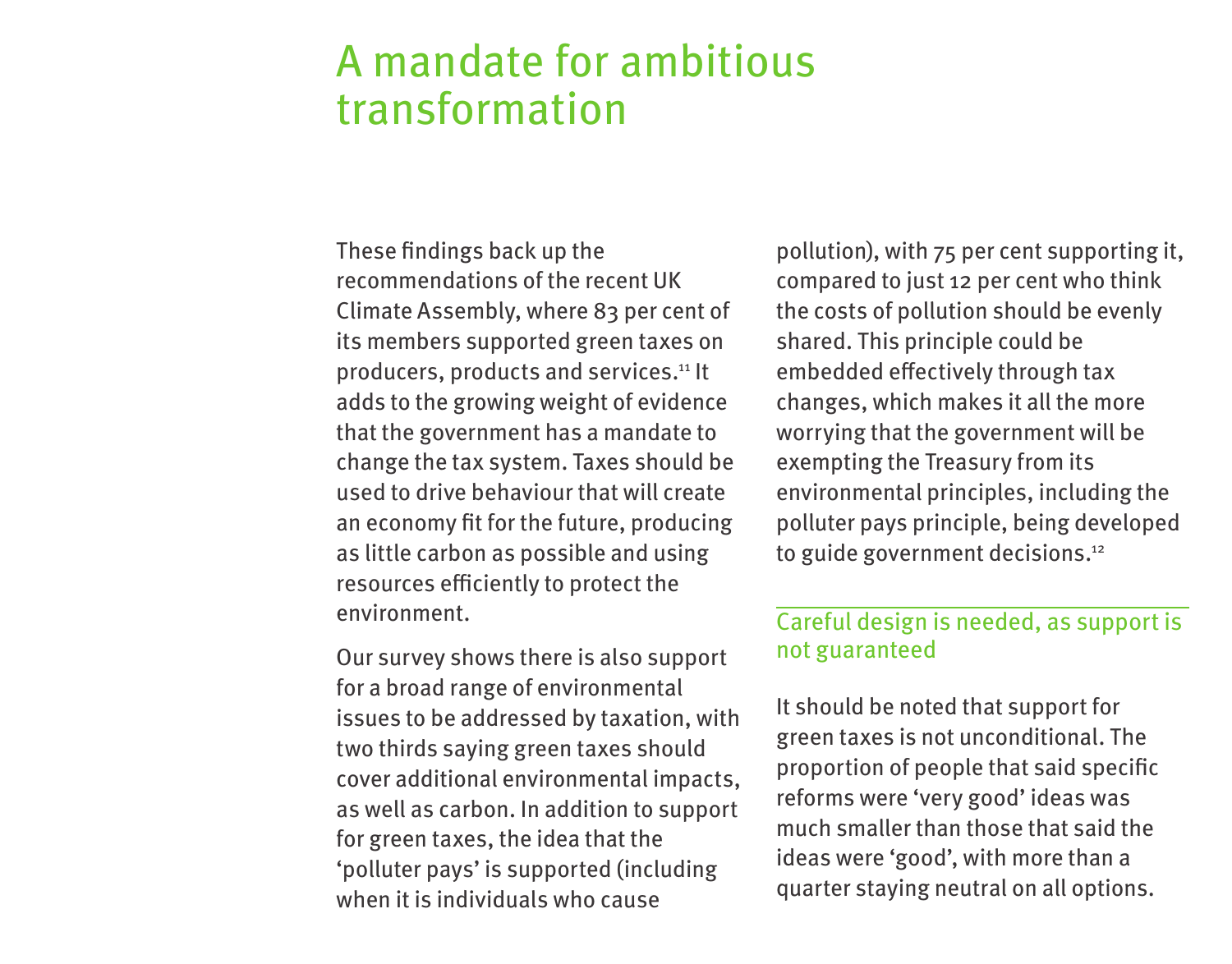Framing matters. While 59 per cent of people support "using the tax system to make environmentally damaging behaviours more expensive" and even more support using tax "to make environmentally beneficial behaviours less expensive" (62 per cent), only 31 per cent support the general approach of "using the tax system to try and change people's behaviour". The government, therefore, needs to be very careful about new tax design as well as communicating the reasons for change.

It should always be clear why taxes are being used and how they are being tailored to make them appropriate to the circumstances in which they are applied. Public acceptance must be considered at an early stage of development including, crucially, the impact on lower income households. Any regressive outcome must be prevented or mitigated by commensurate government action.13

With such clear support for green reforms to the tax system and plans for a green recovery in development, the priority now is for the Treasury to embrace this mandate for change. It must act with urgency to deliver the well designed tax policies people want to see for a greener, healthier society in future.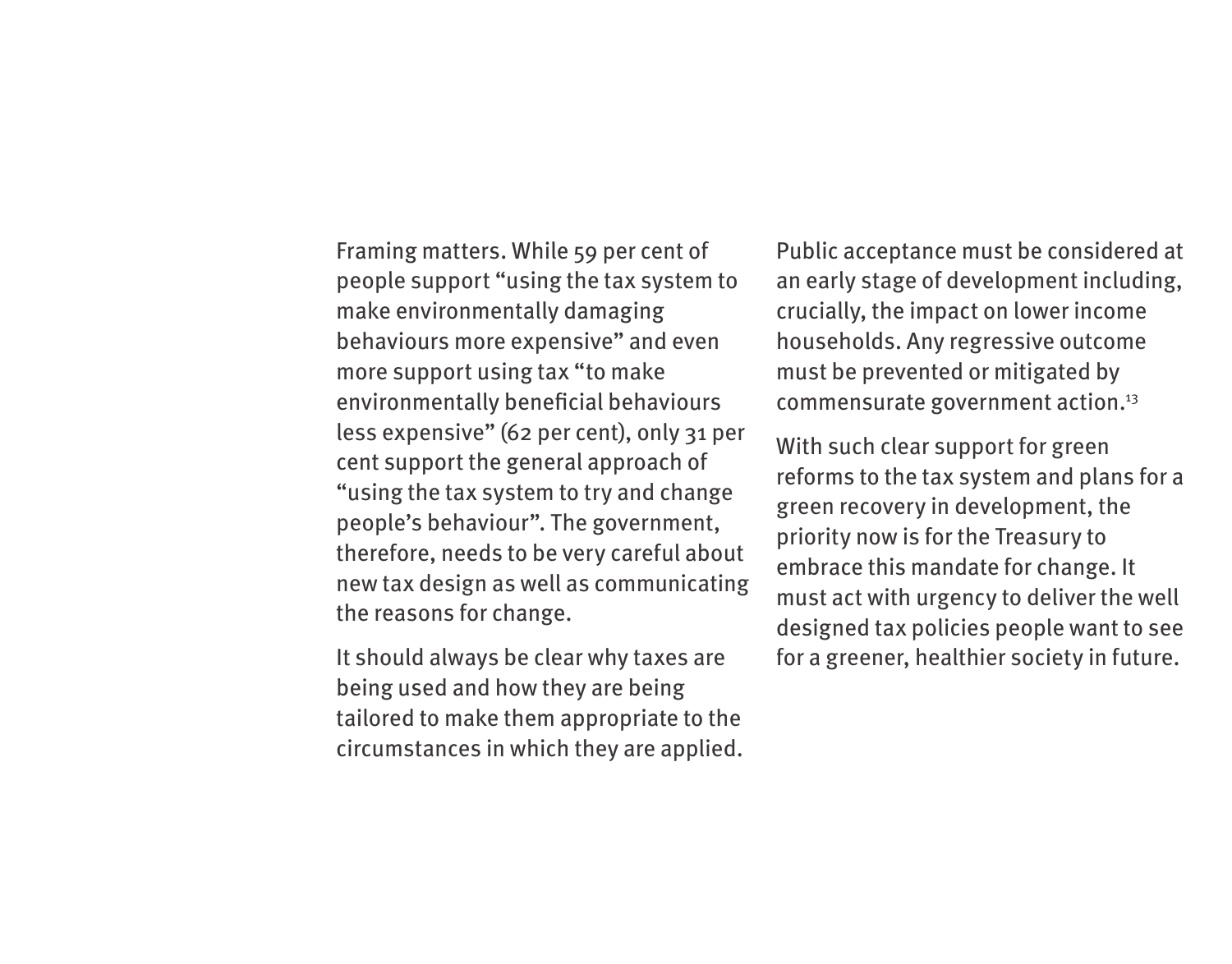## Next steps for TransformTax

This survey was conducted for Green Alliance's TransformTax project, supported by the Joseph Rowntree Charitable Trust, to judge public opinion about green tax reform. Subsequent work will include a citizens' jury, also conducted by BritainThinks, to provide a deeper understanding of people's attitudes and establish underlying principles that should be used to guide decisions around green reforms to the UK's tax system. We will be issuing further recommendations in 2021 to inform policy and build on the clear public appetite to transform tax.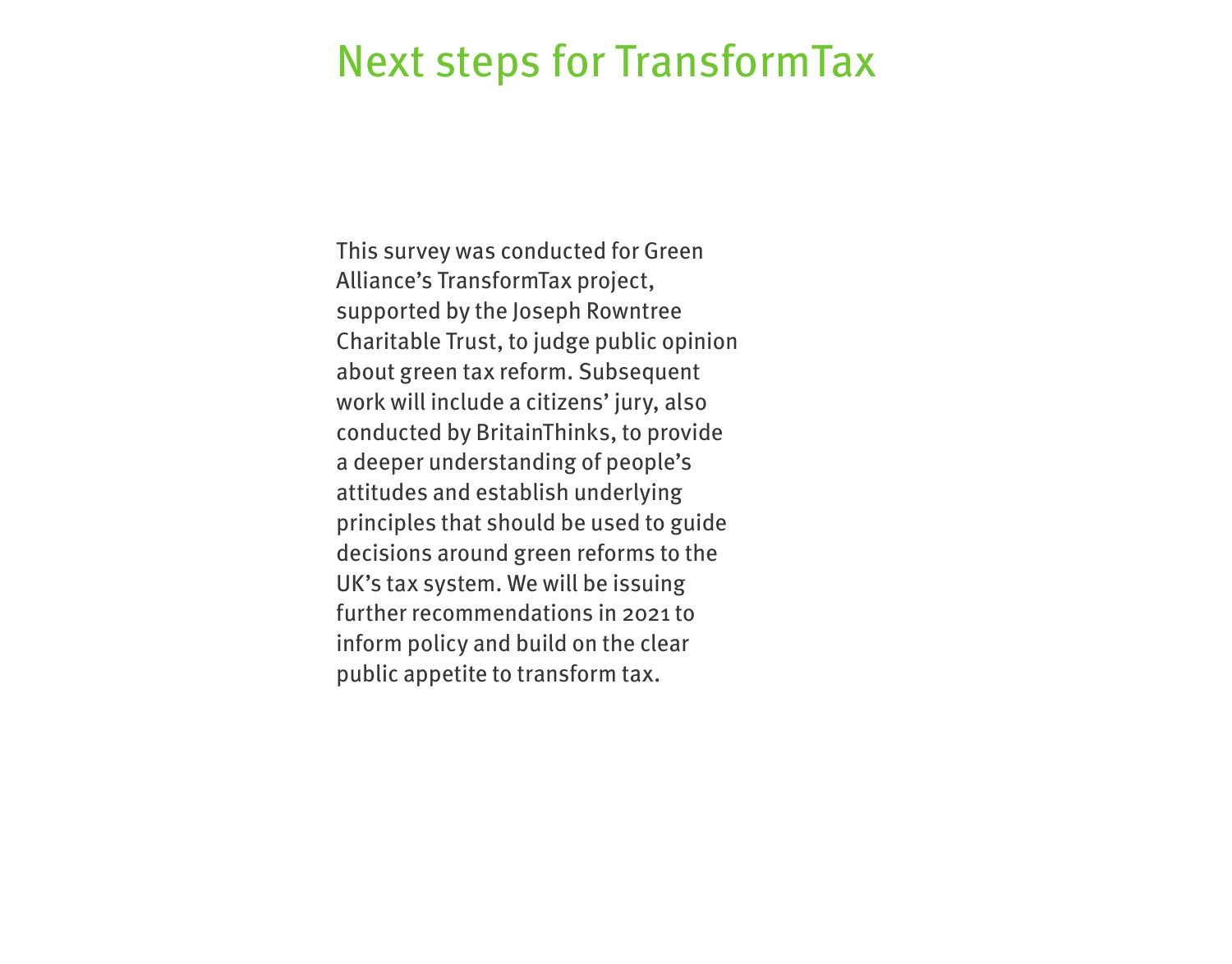## Endnotes

- <sup>1</sup> The survey was conducted online between 26 and 28 March 2021. Participants were nationally representative, and from all four UK nations.
- <sup>2</sup> According to the OECD, in 2019, 6.84 per cent of UK tax revenue was environmentally related. See: OECD.org, 'Environmental taxation'
- <sup>3</sup> National Audit Office (NAO), February 2021, *Environmental tax measures*
- <sup>4</sup> OECD stats show that, in countries including South Korea and Croatia, environmental taxation accounts for around 11 per cent of total tax revenue. OECD.org, op cit
- <sup>5</sup> NAO, 2021, op cit
- <sup>6</sup> Green Alliance, 2020, *Added value: improving the environmental and social impact of UK VAT*
- <sup>7</sup> HM Government, 2 November 2019, 'HM Treasury's review into funding the transition to a net zero greenhouse gas economy: terms of reference'
- <sup>8</sup> Respondents were split into the devolved nations and, in England, to North, South, Midlands and London.
- <sup>9</sup> Our research also showed widespread support for some of the tax policies with environmental benefits that are currently in place: the plastics tax, which will apply to packaging with less than 30 per cent recycled content, was supported by 70 per cent and removing VAT on products, like insulation and solar panels, was supported by 69 per cent (the question also asked about electric vehicles, which are subject to full VAT; currently energy saving materials can receive reduced VAT). Not charging vehicle tax on electric vehicles was slightly less popular, with  $48$  per cent supporting the practice and 21 per cent opposing. The outlier in this category was fuel duty: people were more likely to oppose fuel duty on petrol and diesel than support it by some way, with 24 per cent support compared to 46 per cent opposition.
- <sup>10</sup> In some cases, for brevity, these explanations have been shortened. They are, however, substantially the same as the information people were presented with in the survey. The precise wording used can be found at: www.green-alliance.org.uk/green\_light\_for\_change.php
- <sup>11</sup> UK Climate Assembly, 2020, *The path to net zero*
- $12$  Treasury activities including taxation, spending and allocating resources – are currently exempt from the environmental principles that the government is setting out through the Environment Bill. As part of the repatriation of environmental law after Brexit, through the bill process, the government has issued a draft policy statement on environmental principles, covering 'integration', 'rectification', 'precaution' and 'prevention', as well as 'polluter pays'. Together, they are intended to guide ministers and to put environmental considerations at the heart of policy making. However, as it stands in both the draft policy statement and the Environment Bill itself, Treasury activities, along with defence activities, are exempt from having to even consider the principles. See: Defra, 10 March 2021, *Draft environmental principles policy statement*
- <sup>13</sup> For some green tax reforms, a substantial body of evidence indicates it is possible to minimise harm to poorer households. Previous research has shown, for instance, that it is possible to end the VAT subsidy on household energy, while benefiting the majority of low income households, if appropriately designed redistributive packages are used. See, for example: Joseph Rowntree Foundation, 2013, *Designing carbon taxation to protect low income households*; Institute of Fiscal Studies, 2013, *Household energy use in Britain: a distributional analysis*; and A Advani and G Stoye, June 2017, 'Cheaper, greener and more efficient: rationalising UK carbon prices', in *Fiscal Studies*, volume 38, issue 2